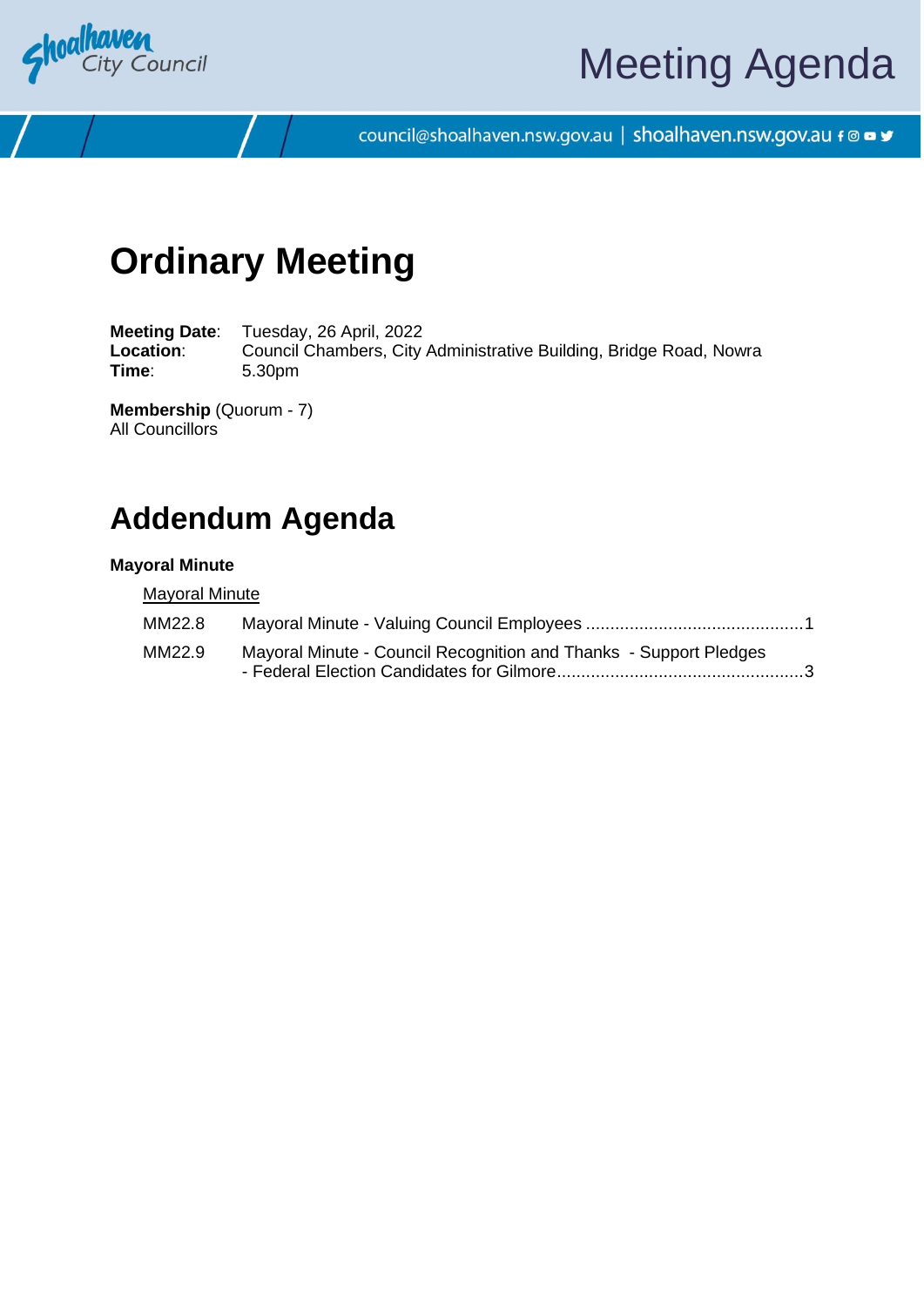### <span id="page-1-0"></span>**MM22.8 Mayoral Minute - Valuing Council Employees**

**HPERM Ref:** D22/166500

City Council

#### **Recommendation**

That Shoalhaven City Council:

- 1. Formally recognises the value of its workforce and commits to not outsourcing any work that is currently undertaken by the permanent workforce - including permanent part time employees.
- 2. Continue the practice of converting employees who have been on fixed term employment contracts for extended periods to the permanent staff where those roles are deemed ongoing and recurrent funding is available in the budget.

#### **Details**

Shoalhaven City Council undertakes a vast array of services through its workforce and in particular its outdoor workforce, including (but not limited to) mowing, horticultural and tree services. These services have been traditionally undertaken by Council employees and over the years the level of professionalism and qualifications of staff in these roles has risen considerably.

All roles within Council are performed by our committed and dedicated staff with our workforce being held in very high regard by the elected Council. Shoalhaven City Council staff are proud of the work they do and have worked tirelessly to create an efficient and effective service for the community.

Recently it was brought to Councillors' attention that toilet cleaning was an additional task that had been given to outdoor staff as part of the duties within their precincts. This task isn't one that many of our skilled outdoor staff prefer to do as they would rather dedicate their time and efforts to their substantive duties. Through workplace consultation with staff, it was suggested that toilet cleaning could be better serviced through a specific contract and given the amount of maintenance backlog the city is experiencing due to the multiple effects of natural disasters, keeping our outdoor staff focused on their primary duty provides far better outcomes.

The proposal presented to Council identified that savings from the contract were not insignificant and those funds could be spent directly on other maintenance work, including roads maintenance. However, the awarding of the contract has raised concerns with some staff that there is further consideration being given for 'outsourcing' of work currently performed by Council staff.

This Mayoral Minute is to confirm to our staff that there is no intention from this Council to outsource any work that is currently undertaken by the permanent workforce (including permanent part time employees) - just as Council was committed to retaining our workforce during the early days of COVID 19 where we deployed many people into other roles.

The Minute also confirms that Council will continue the practice of converting employees who have been on fixed term employment contracts for extended periods to the permanent staff where those roles are deemed ongoing and recurrent funding is available in the budget.

When the current short contract for toilet cleaning is completed in two years' time, and Council has had the opportunity to tackle some of the big repair issues that multiple natural disasters have wrought on the city, it will be the right time to reconsider this arrangement.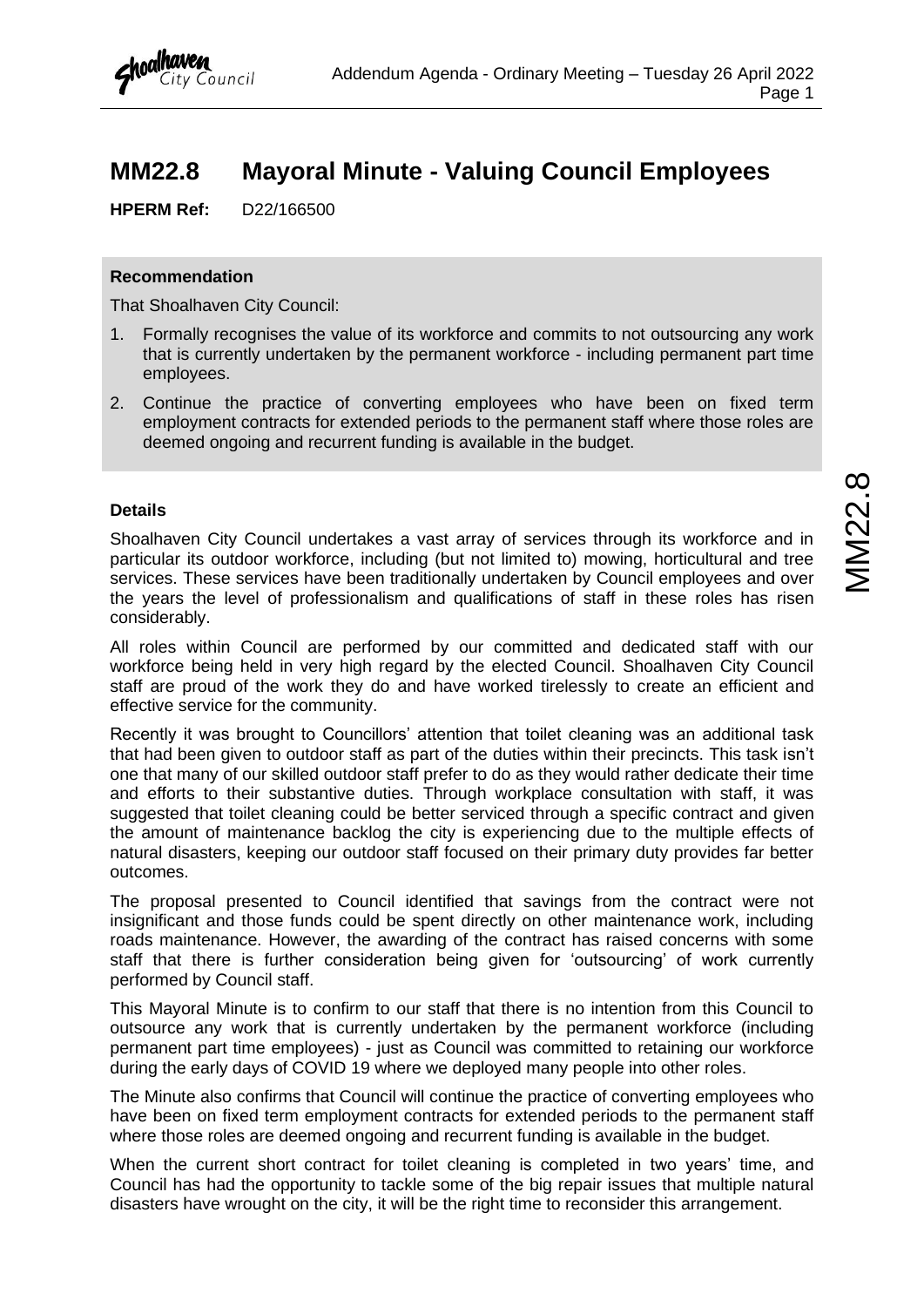

Right now, our City needs our attention and the right people to do that are the staff of Shoalhaven City Council, who have given above and beyond in service, continuously over the last 2 plus years of significant challenges. We appreciate staff efforts in all areas, which haven't gone unnoticed in these challenging times.

I commend the recommendation to you.